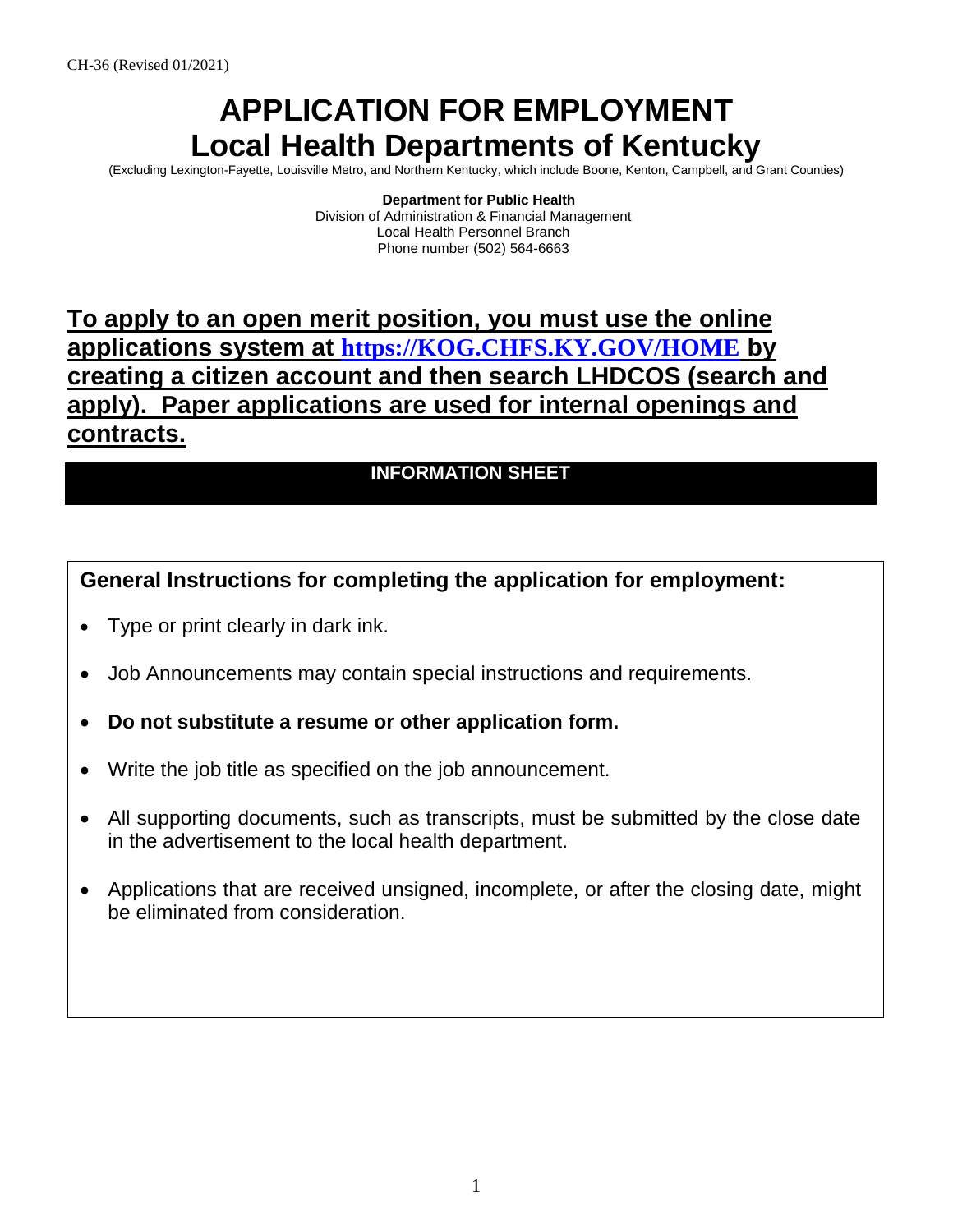#### **EEO Survey**

Although the following information is not mandatory, it is requested to aid the Department for Public Health and the local health department in their commitment to Equal Employment Opportunity. The information in this section will not be used in making any decision affecting potential employment or any personnel action following employment, should you be employed.

| POSITION TITLE FOR WHICH YOU ARE APPLYING: |                                             |
|--------------------------------------------|---------------------------------------------|
|                                            |                                             |
| Gender:<br>Female<br>Male                  | Other                                       |
| Ethnicity (Check Only One)                 |                                             |
| White (Non-Hispanic)                       | Black/African American   Hispanic or Latino |
| Native Hawaiian/Pacific Islander           | American Indian/Alaskan Native              |
| Asian                                      | Other                                       |
|                                            |                                             |
|                                            |                                             |
|                                            |                                             |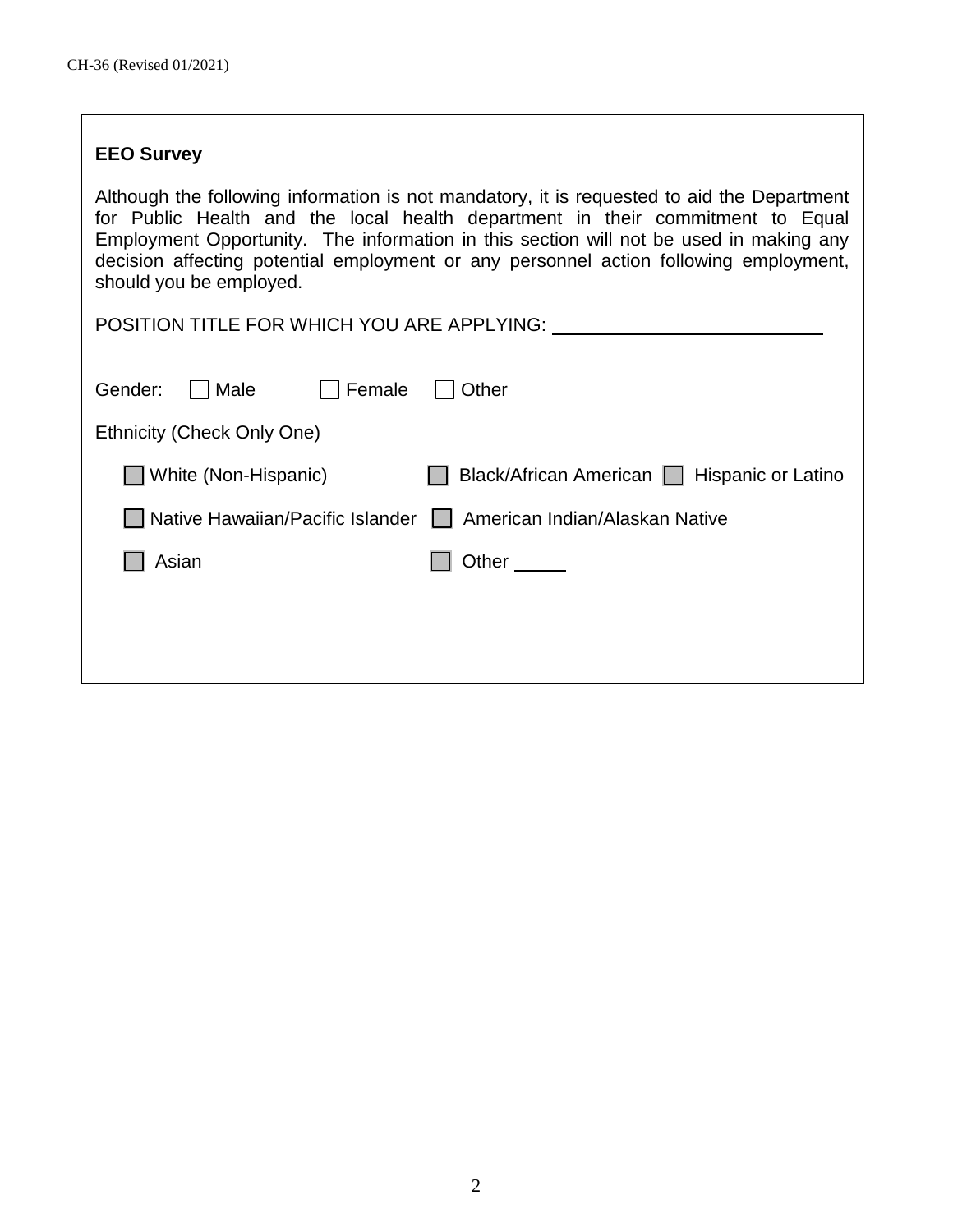.

#### **LOCAL HEALTH DEPARTMENTS OF KENTUCKY** APPLICATION FOR EMPLOYMENT

Equal Opportunity Employer. We do not discriminate in employment on the basis of race, color, religion, sex (including pregnancy and gender identity), national origin, political affiliation, sexual orientation, marital status, disability, genetic information, age, membership in an employee organization, retaliation, parental status, military service, public assistance, or other non-merit factor. Thank you for your interest in employment with us.

| Agency use only----- |  |
|----------------------|--|
| Class#               |  |
| Class #              |  |
| Class #              |  |
| Class #              |  |

| Social Security<br>Number |                          | SSN Required for Record Keeping and Data Processing only | $\overline{\phantom{0}}$ | -              |                          |          | Date:    |        |
|---------------------------|--------------------------|----------------------------------------------------------|--------------------------|----------------|--------------------------|----------|----------|--------|
| Name<br>Present           | Last                     |                                                          | First                    |                | Middle                   |          | (Maiden) |        |
| <b>Address</b>            | <b>Street</b>            |                                                          | City                     |                | <b>State</b>             | Zip Code |          | County |
| Telephone (               | $\overline{\phantom{a}}$ |                                                          |                          | Additional # ( | $\overline{\phantom{a}}$ |          |          |        |
| Email:                    |                          |                                                          |                          |                |                          |          |          |        |

#### **POSITION (S) APPLIED FOR**

|  | Local Health Department |
|--|-------------------------|
|  |                         |

Local Health Department

Title of Position Title of Position

#### **PERSONAL INFORMATION**

If under 18 years of age, please provide proof of eligibility to work. Yes No Do you have a relative employed with a Kentucky local health department? If yes, who? Which health department? Yes No May we contact your present employer?  $Yes \tNo \tNas$  May we contact your previous employer(s)?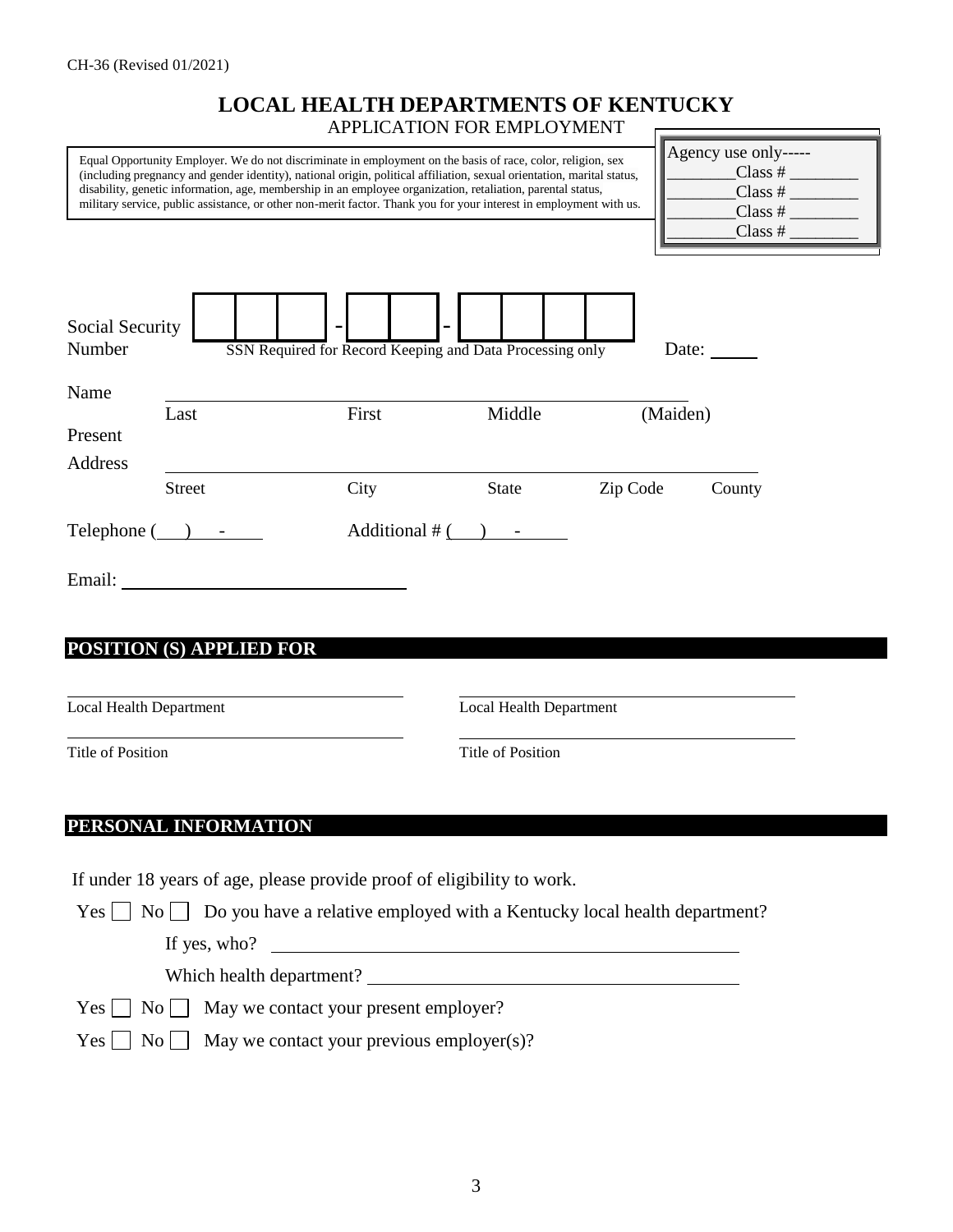### **AVAILABILITY:**

If offered employment, you will be asked to verify that you are a citizen of the United States or prove that your immigration status permits you to work.

| On what date will you be available for work?                                                                                                                                                                                                                  |  |  |  |  |  |
|---------------------------------------------------------------------------------------------------------------------------------------------------------------------------------------------------------------------------------------------------------------|--|--|--|--|--|
| Full-time   Part-time<br>Temporary                                                                                                                                                                                                                            |  |  |  |  |  |
| Do you have a valid drivers' license?<br>Yes  <br>$\overline{N_{O}}$                                                                                                                                                                                          |  |  |  |  |  |
| $\overline{N_{O}}$<br>Are you available for travel?<br>Yes  <br>$\sim$                                                                                                                                                                                        |  |  |  |  |  |
| Yes  <br>$\overline{N_0}$  <br>Are you available to work on-call (after regular work hours?<br>Saturdays, Sundays)? *Some positions may require that you be on call on a rotating<br>basis to provide service after regular working hours or on the weekends. |  |  |  |  |  |
| Are you available to work overtime during the week?<br>$Yes \mid \mid$<br>$\overline{N_{O}}$                                                                                                                                                                  |  |  |  |  |  |
| Yes  <br>$\overline{N_{O}}$<br>Are you available to work overtime on weekends?                                                                                                                                                                                |  |  |  |  |  |
| <b>EDUCATION AND TRAINING</b>                                                                                                                                                                                                                                 |  |  |  |  |  |
| <b>EDUCATION</b>                                                                                                                                                                                                                                              |  |  |  |  |  |
|                                                                                                                                                                                                                                                               |  |  |  |  |  |
| <b>High School/GED</b><br>Yes<br>N <sub>o</sub><br><b>If no,</b> please indicate the highest grade completed                                                                                                                                                  |  |  |  |  |  |
| <b>College Graduate</b><br>No Please indicate the highest level of college completed:<br>Yes                                                                                                                                                                  |  |  |  |  |  |
| College Freshman<br>College Sophomore<br>College Junior<br>College Senior<br>Associate's Degree<br>Bachelor's Degree<br>Master's Degree<br>Ph D                                                                                                               |  |  |  |  |  |

TRANSCRIPTS MUST BE PROVIDED AT TIME OF APPLICATION FOR THOSE JOB ANNOUNCEMENTS THAT REQUIRE POST-SECONDARY EDUCATION OR WHEN EDUCATION CAN BE SUBSTITUTED FOR EXPERIENCE. TRANSCRIPTS MUST SHOW THE DEGREE AWARDED.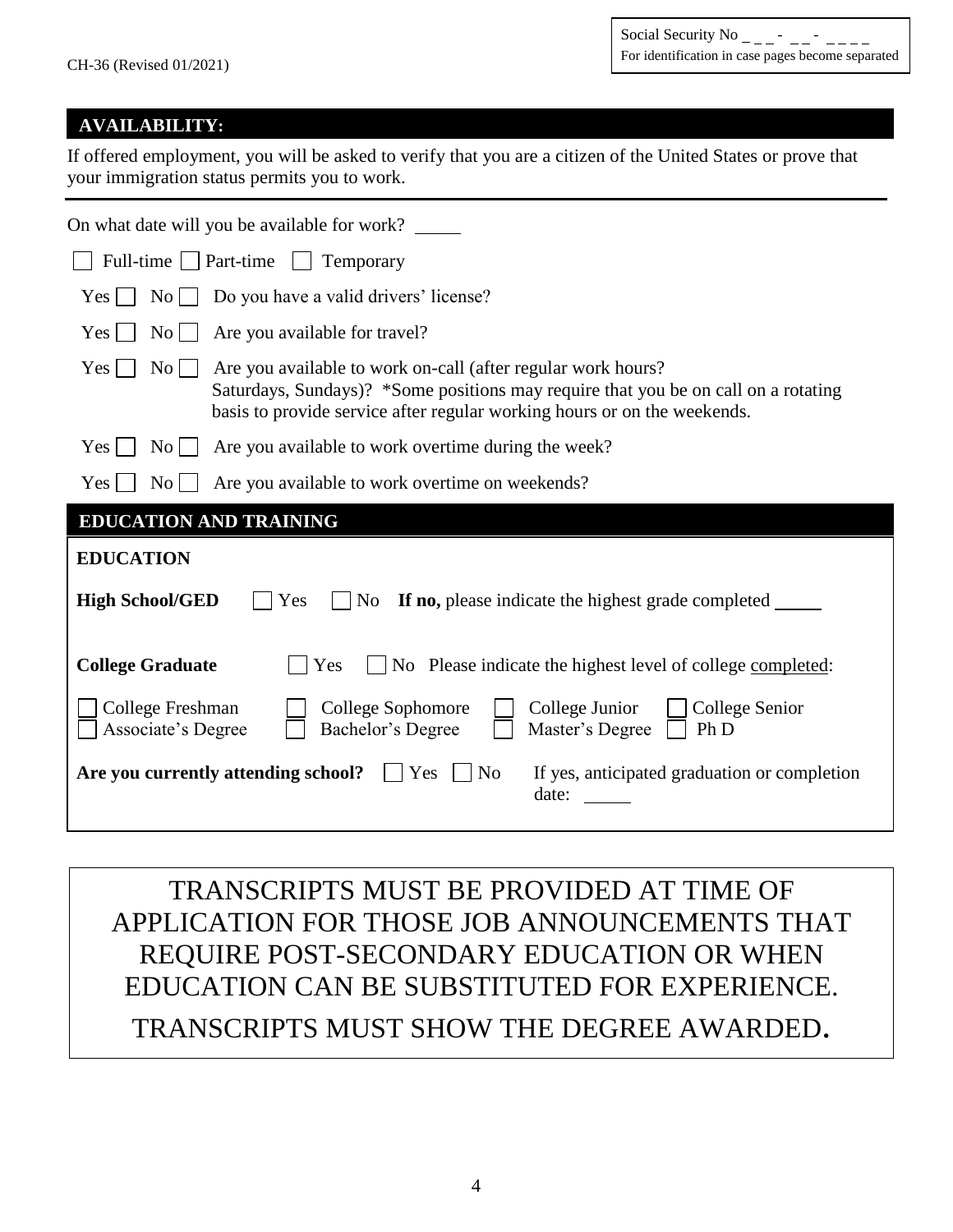#### **College, University or Professional School: List all undergraduate and graduate work.**

| <b>Name</b>                                                                                        | Location |                                                       | Dates of<br><b>Attendance</b><br>(Month and<br>Year)<br>From | To                              | Number of<br><b>Credits</b><br>Qtr. Sem. | Degree<br>Rec'd<br>BS.<br>AA.,<br>Etc.                     | Date | <b>Major</b> | <b>Minor</b>                 |  |
|----------------------------------------------------------------------------------------------------|----------|-------------------------------------------------------|--------------------------------------------------------------|---------------------------------|------------------------------------------|------------------------------------------------------------|------|--------------|------------------------------|--|
|                                                                                                    |          |                                                       |                                                              |                                 |                                          |                                                            |      |              |                              |  |
|                                                                                                    |          |                                                       |                                                              |                                 |                                          |                                                            |      |              |                              |  |
|                                                                                                    |          |                                                       |                                                              |                                 |                                          |                                                            |      |              |                              |  |
|                                                                                                    |          |                                                       |                                                              |                                 |                                          |                                                            |      |              |                              |  |
|                                                                                                    |          |                                                       |                                                              |                                 |                                          |                                                            |      |              |                              |  |
|                                                                                                    |          |                                                       |                                                              |                                 |                                          |                                                            |      |              |                              |  |
| Business, Correspondence,<br>Trade, Technical, or<br><b>Vocational School</b><br>Name and Location |          | Dates of<br>Attendance<br>(Month and<br>Year)<br>From | To                                                           | <b>Total Hours</b><br>Completed |                                          | Hours Required Courses/Subjects<br>for Certification Taken |      |              | <b>Certificates Received</b> |  |
|                                                                                                    |          |                                                       |                                                              |                                 |                                          |                                                            |      |              |                              |  |
|                                                                                                    |          |                                                       |                                                              |                                 |                                          |                                                            |      |              |                              |  |
|                                                                                                    |          |                                                       |                                                              |                                 |                                          |                                                            |      |              |                              |  |

#### **LICENSES OR CERTIFICATES**:

Please indicate if you have a license, certificate, or other authorization to practice a trade or profession.

#### **\*A COPY OF LICENSURE VERIFICATION IS REQUIRED FOR POSITIONS, E.G., NURSE, PHYSICAL THERAPIST, ARNP, ETC.**

| Name of Trade or Profession<br>Certificate/License: | License<br>Number | <b>Current License</b><br><b>Expiration Date</b> | Name and Address of Licensing<br>Agency | Verified<br>$*$ |
|-----------------------------------------------------|-------------------|--------------------------------------------------|-----------------------------------------|-----------------|
|                                                     |                   |                                                  |                                         |                 |
|                                                     |                   |                                                  |                                         |                 |
|                                                     |                   |                                                  |                                         |                 |

#### **KNOWLEDGE / SKILL/ ABILITIES (KSAs**)

List KSAs you possess and believe relevant to the position you seek, such as operating a computer, fluency in a language, etc.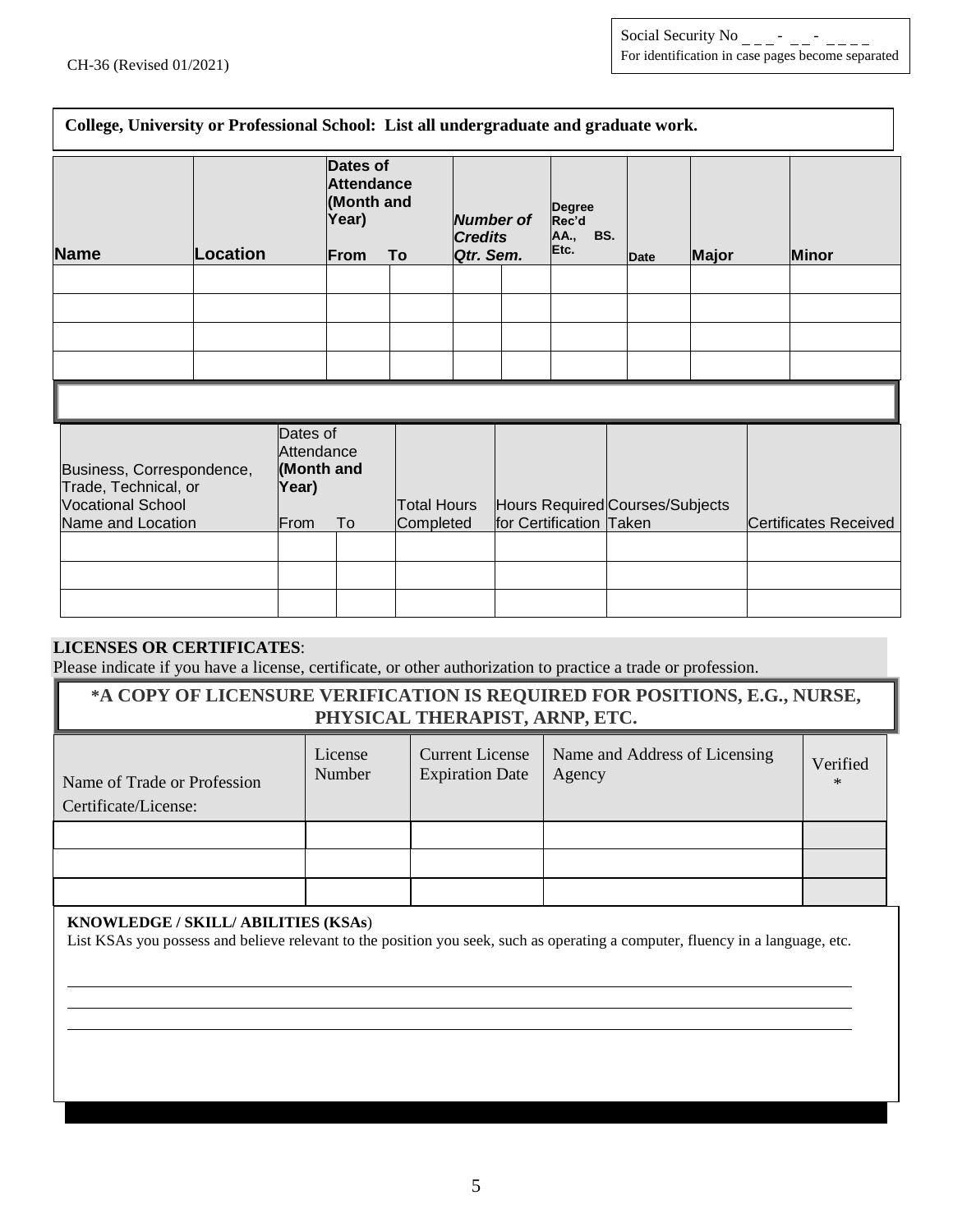Social Security No  $\frac{1}{2}$  -  $\frac{1}{2}$  -  $\frac{1}{2}$  -  $\frac{1}{2}$  -  $\frac{1}{2}$  -  $\frac{1}{2}$ For identification in case pages become separated

#### **EMPLOYMENT HISTORY**

Describe your work experience in detail, beginning with your current or most recent job. **Use a separate block to describe each position (including promotions) or gaps in employment. You may add additional pages if needed.** The information provided is used to determine if you meet the minimum requirements of education and experience for the position. Under "Description of work," describe your job in sufficient detail. Indicate the number of employees supervised. **If the number of hours on a job varied or was PRN, use the average number of hours per week**. Part-time experience is pro-rated according to the number of hours worked, using 37.5 hours for the workweek.

| 1. Employer                                         | Address                                                      | Phone                                 |
|-----------------------------------------------------|--------------------------------------------------------------|---------------------------------------|
| Job Title                                           | Supervisor's Name and Title                                  | Number of employees supervised by you |
| Start Date (Mo./Year)                               |                                                              |                                       |
| End Date (Mo./Year) ______ or _______ Still working |                                                              |                                       |
|                                                     | Full-Time_______Hrs/Week_______ # Years______ # Months______ |                                       |
|                                                     | Part-Time_______Hrs/Week______ # Years_____ # Months______   |                                       |
| Description of Work:                                |                                                              |                                       |
|                                                     |                                                              |                                       |
|                                                     |                                                              |                                       |
|                                                     |                                                              |                                       |
| 2. Employer                                         | Address                                                      | Phone                                 |
| Job Title                                           | Supervisor's Name and Title                                  | Number of employees supervised by you |
| Start Date (Mo./Year) ______                        |                                                              |                                       |
| End Date (Mo./Year) ______ or _______ Still working |                                                              |                                       |
|                                                     | Full-Time_______Hrs/Week_______ # Years______ # Months______ |                                       |
|                                                     | Part-Time_______Hrs/Week_______ # Years______ # Months______ |                                       |
| Description of Work:                                |                                                              |                                       |
|                                                     |                                                              |                                       |
| Reason for Leaving/Wanting to Leave:                |                                                              |                                       |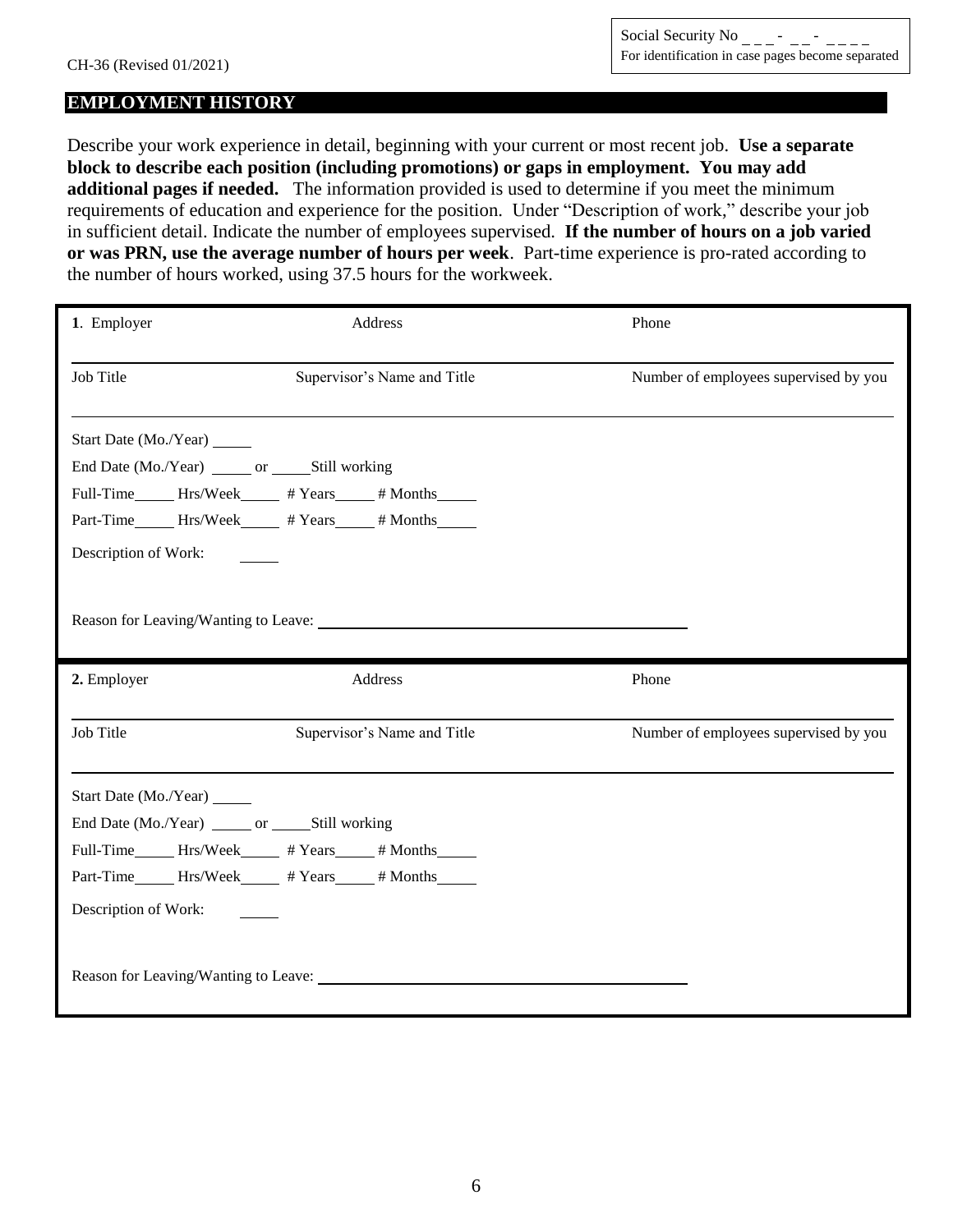Social Security No  $\qquad -$ For identification in case pages become separated

| CH-36 (Revised 01/2021) |  |
|-------------------------|--|
|-------------------------|--|

| 3. Employer                                        | Address                                                       | Phone                                 |
|----------------------------------------------------|---------------------------------------------------------------|---------------------------------------|
| Job Title                                          | Supervisor's Name and Title                                   | Number of employees supervised by you |
| Start Date (Mo./Year) ______                       |                                                               |                                       |
| End Date (Mo./Year) ______ or ______Still working  |                                                               |                                       |
|                                                    | Full-Time______Hrs/Week______ # Years_____ # Months______     |                                       |
|                                                    | Part - Time_______Hrs/Week_______ # Years_____ # Months______ |                                       |
| Description of Work:                               |                                                               |                                       |
|                                                    |                                                               |                                       |
| 4. Employer                                        | Address                                                       | Phone                                 |
| Job Title                                          | Supervisor's Name and Title                                   | Number of employees supervised by you |
| Start Date (Mo./Year) ______                       |                                                               |                                       |
| End Date (Mo./Year) ______ or _______Still working |                                                               |                                       |
|                                                    | Full-Time Hrs/Week # Years # Months                           |                                       |
|                                                    | Part-Time______Hrs/Week______ # Years_____ # Months______     |                                       |
| Description of Work:                               |                                                               |                                       |
|                                                    |                                                               |                                       |
|                                                    |                                                               |                                       |
| 5. Employer                                        | Address                                                       | Phone                                 |
| Job Title                                          | Supervisor's Name and Title                                   | Number of employees supervised by you |
| Start Date (Mo./Year)                              |                                                               |                                       |
| End Date (Mo./Year) ______ or _______Still working |                                                               |                                       |
|                                                    | Full-Time_______Hrs/Week_______ # Years______ # Months_______ |                                       |
|                                                    | Part-Time______Hrs/Week______ # Years_____ # Months______     |                                       |
| Description of Work:                               |                                                               |                                       |
| Reason for Leaving/Wanting to Leave:               |                                                               |                                       |